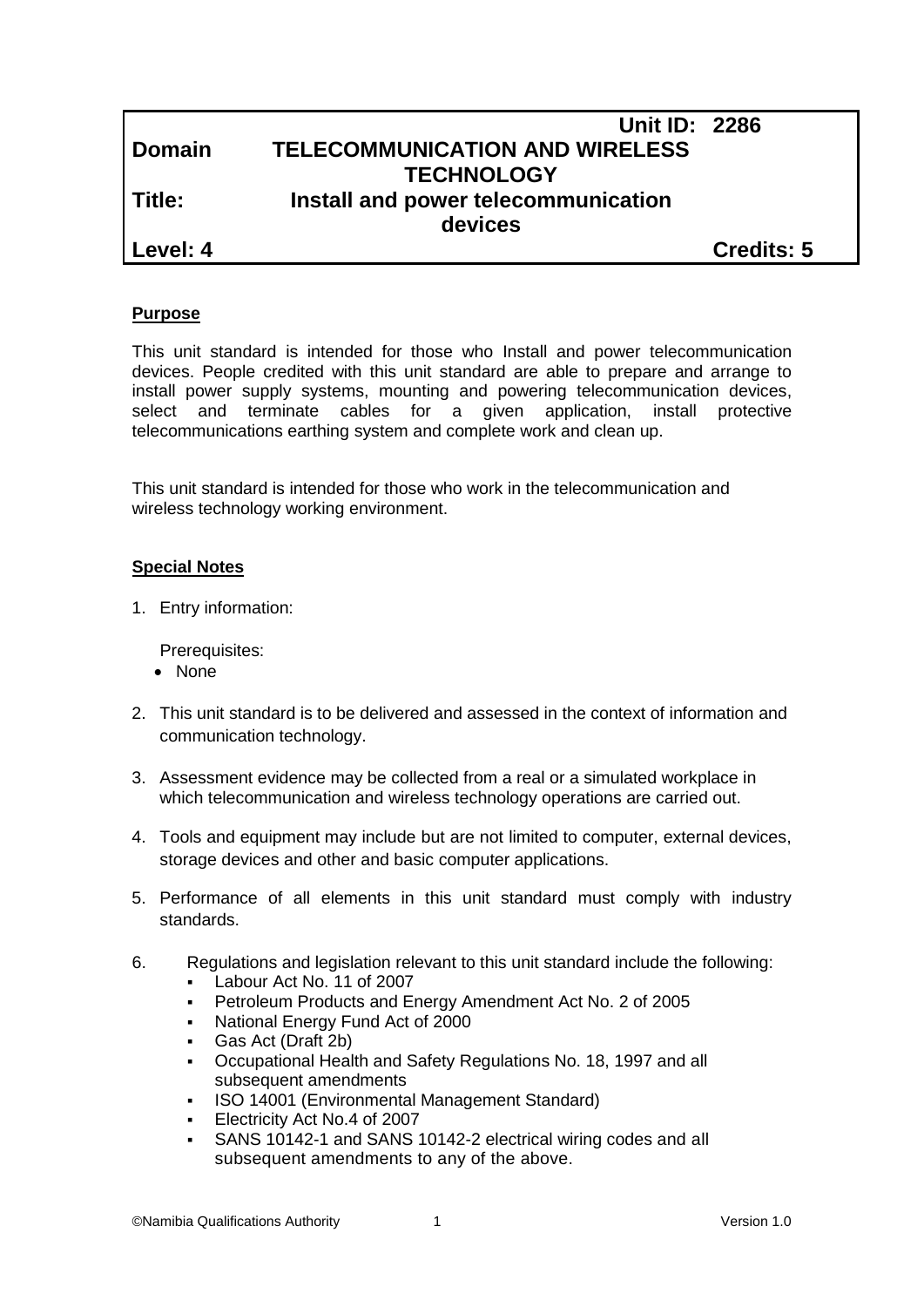# **Quality Assurance Requirements**

This unit standard and others within this subfield may be awarded by institutions which meet the accreditation requirements set by the Namibia Qualifications Authority and the Namibia Training Authority and which comply with the national assessment and moderation requirements. Details of specific accreditation requirements and the national assessment arrangements are available from the Namibia Qualifications Authority on [www.namqa.org](http://www.namqa.org/) and the Namibia Training Authority on [www.nta.com.na.](http://www.nta.com.na/)

# **Elements and Performance Criteria**

# **Element 1: Prepare and arrange to install power supply systems**

# **Range**

Preparation may include but is not limited to scope of work, resources, specifications, work plan, drawings and identification of hazards. Customer Premises Equipment includes but is not limited to batteries and solar system.

## **Performance Criteria**

- 1.1 The nature and extent of the installation is determined from job specifications.
- 1.2 Safety and other regulatory requirements to which the installation shall comply are identified, obtained and interpreted.
- 1.3 Circuit diagrams are interpreted according to specific task.
- 1.4 Tools, and test equipment to be used are selected according to specified task and are checked for safe and effective operation.
- 1.5 Circuits are arranged to ensure safe and functional operation of the installation.
- 1.6 Circuits are arranged to comply with technical standards and job specifications and requirements.
- 1.7 Earthing is arranged to comply with the standards and local energy supplier's requirements.

#### **Element 2: Mounting and powering telecommunication devices**

#### **Range**

Customer premises fixed equipment may include but is not limited to batteries, adopters, surge protectors, solar panel, charge controllers and regulators.

# **Performance Criteria**

2.1 Mounting brackets and other fixtures are installed according to manufacturers' procedures.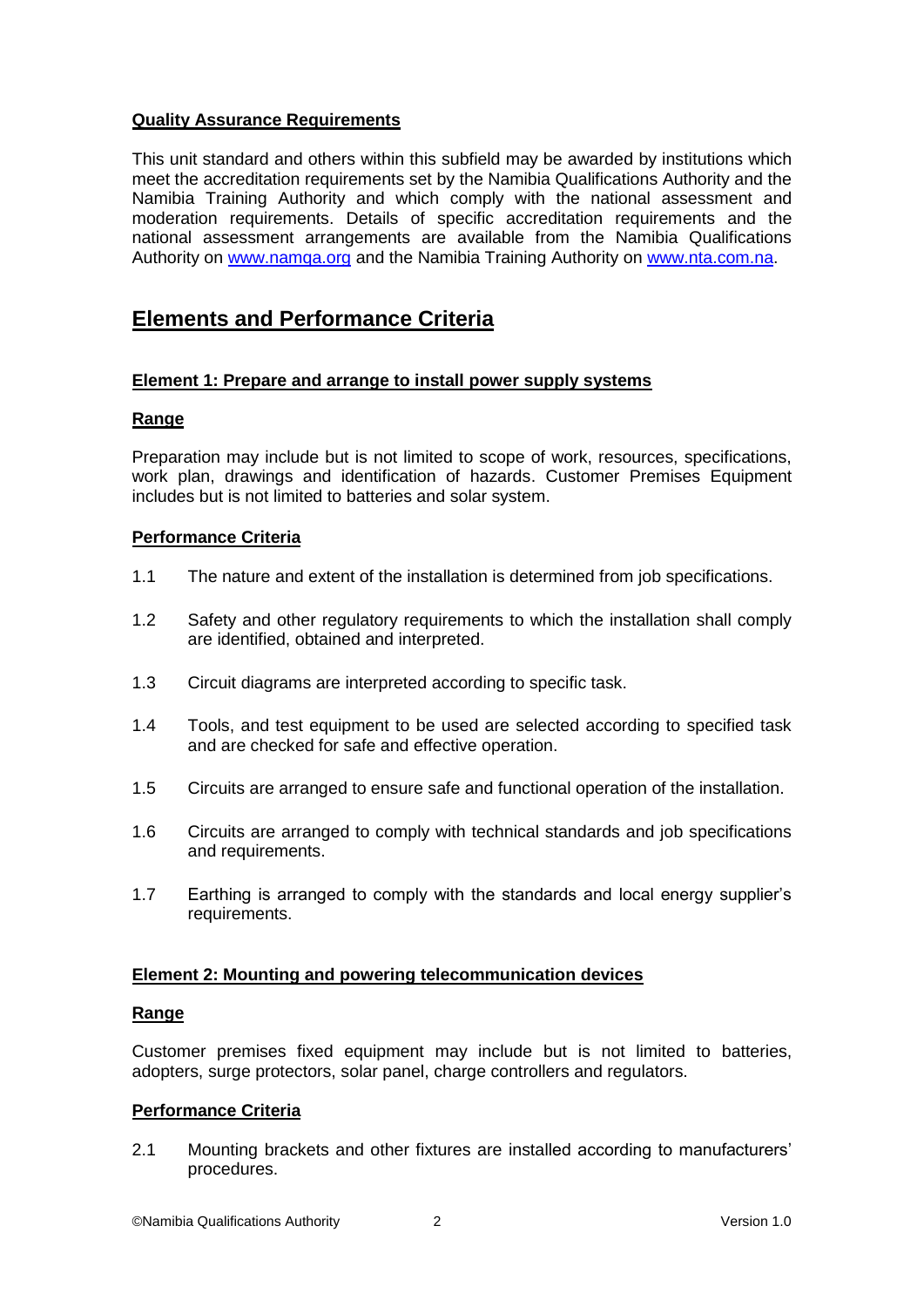2.2 Power supply equipment are installed according to manufacturer's specifications and procedures.

## **Element 3: Select and terminate cables for a given application**

## **Range**

Cables may include but not limited to tough plastic-sheathed (TPS) and conduit wire, neutral-screened (co-axial) cable.

Data may include but are not limited to maximum demand, maximum permissible voltdrop, and length of run, class of excess-current protection, grouping and installation method.

#### **Performance Criteria**

- 3.1 Types of cable are selected to match the application in terms of operating conditions and environment.
- 3.2 Cable size is determined from given data in accordance with current regulations and standards and manufacturer's data.
- 3.3 Tools for cable works are identified and selected.
- 3.4 Cables are surface mounted (for permanent wiring) using accessories appropriate to the cable type, according to current regulations and standards, and safe and sound practice.
- 3.5 Cables are isolated from interference according to industry practice.
- 3.6 Flexible cord is terminated at the appliance in accordance with current regulations and standards, and industry practice.
- 3.7 Cables and conductors are terminated to meet the requirements of the regulations and standards and installation plans.
- 3.8 Terminations are completed in industry-acceptable time-frames.

#### **Element 4: Install protective telecommunications earthing system**

#### **Performance Criteria**

- 4.1 Required earthing application and location are identified.
- 4.2 Selected earthing route is checked and confirmed not to be causing any interference to system performance.
- 4.3 Earth continuity is maintained at all times to ensure safe and reliable system operation.
- 4.4 Earth system faults are identified and rectified prior to re-testing.